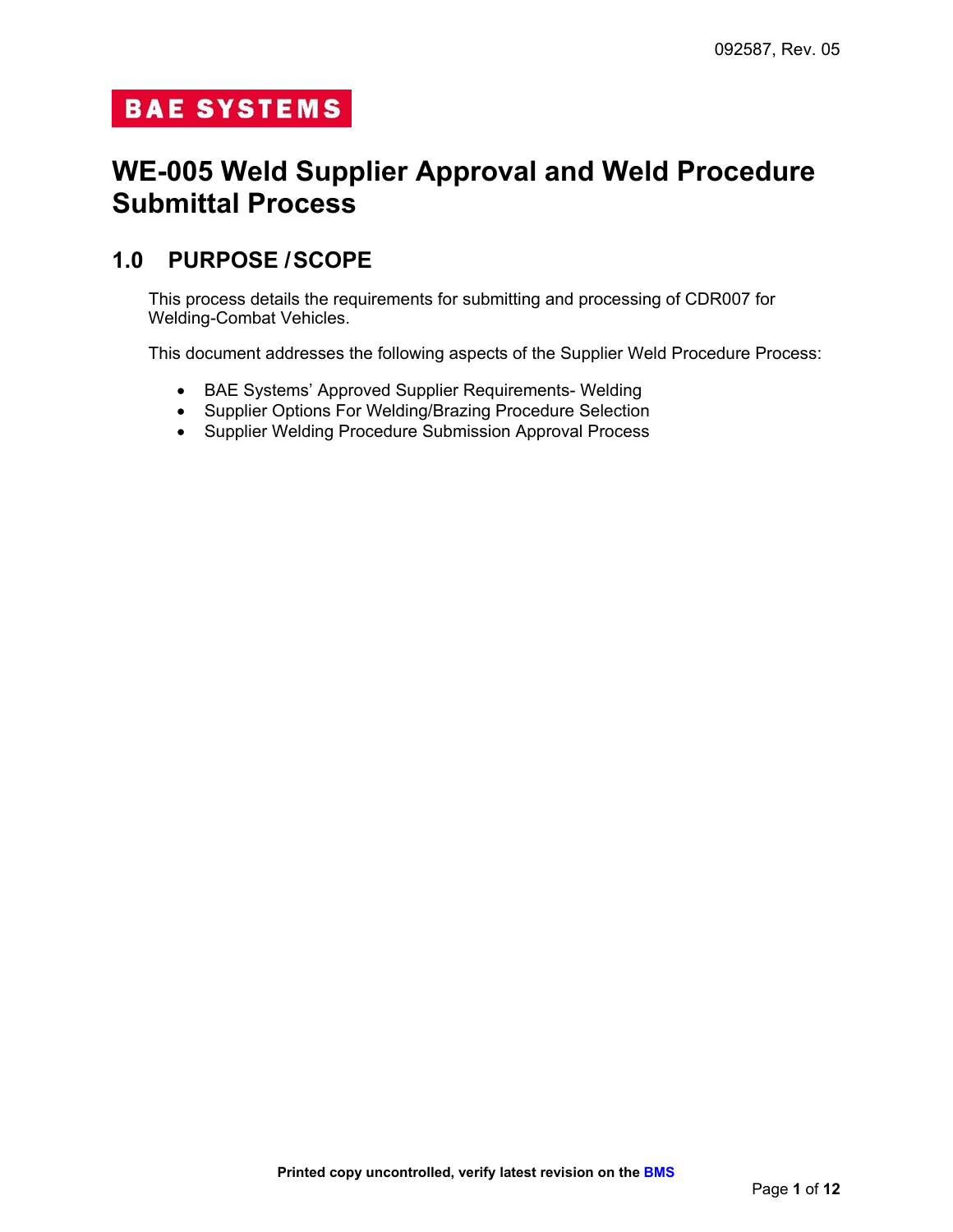#### **2.0 FLOWCHARTS**



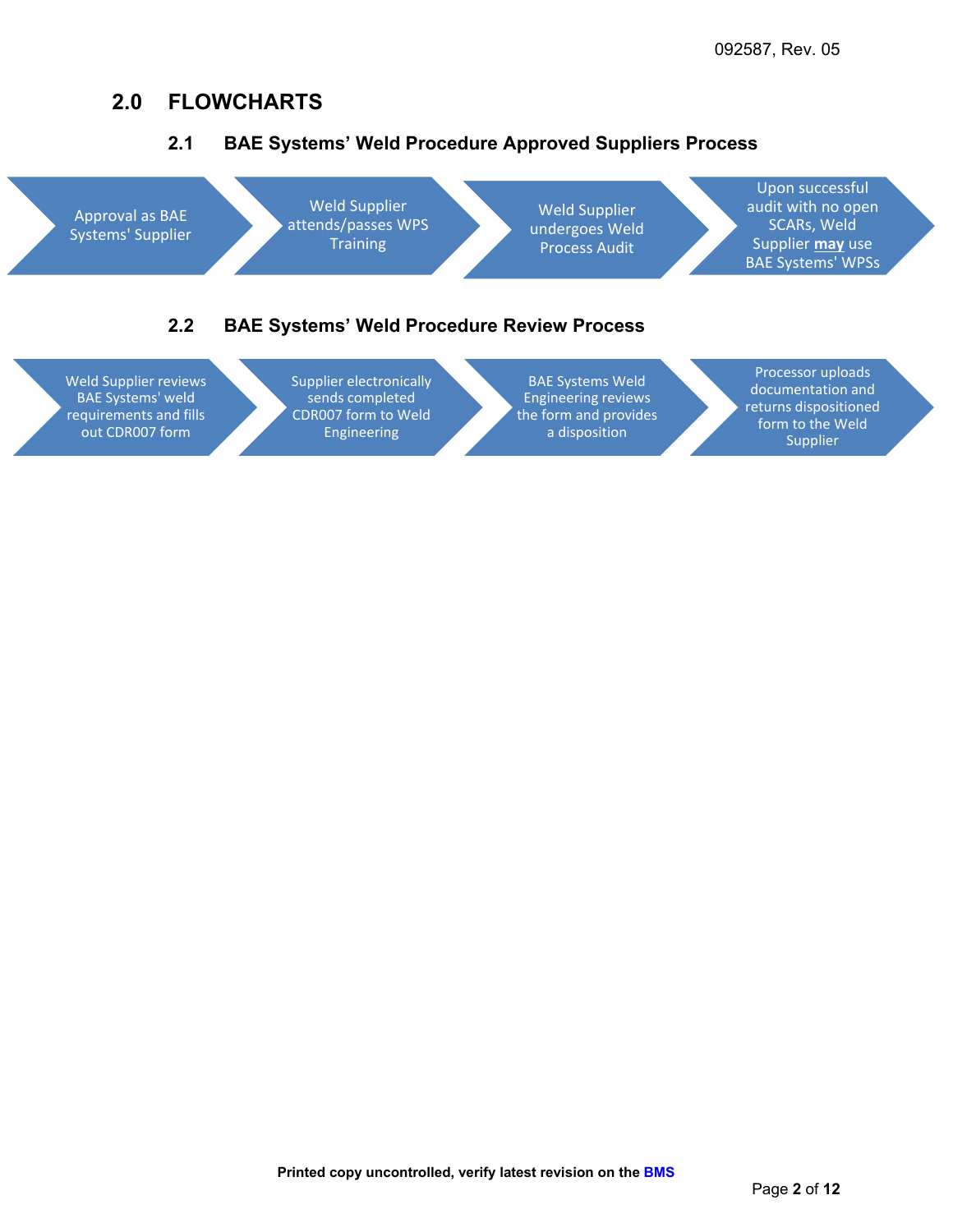### **3.0 Reference Documents and Forms**

| Input                                                                           | <b>BMS Document</b><br><b>Number</b> | <b>Storage Location</b>               |
|---------------------------------------------------------------------------------|--------------------------------------|---------------------------------------|
| Supplier Welding Procedure Submission Form                                      | 089136                               | <b>BAE Systems Purchasing Website</b> |
| Contract Deliverable Requirements (CDR)                                         | 095871                               | <b>BAE Systems Purchasing Website</b> |
| Supplier Quality Assurance Manual (SQAM)                                        | 095870                               | <b>BAE Systems Purchasing Website</b> |
| Ground Combat Vehicle Welding Code-Steel                                        | 092566                               | <b>BAE Systems Purchasing Website</b> |
| Ground Combat Vehicle Welding Code-Aluminum                                     | 092567                               | <b>BAE Systems Purchasing Website</b> |
| BAE Systems Weld Procedure Approved Supplier/<br><b>Weld Process Audit List</b> | N/A                                  | <b>SharePoint Site</b>                |
| Supplier Quality Weld Process Audit Checklist                                   | 092167                               | <b>BMS</b>                            |
| WE-015/ WE-015.1 SWPS Process Guide and Checklist                               | N/A                                  | <b>Weld Engineering O:Drive</b>       |
| WE-022 WPS Training                                                             | N/A                                  | <b>Weld Engineering O:Drive</b>       |

## **3.1 AFFILIATED LINKS**

BAE Systems Purchasing Website

<https://pns-purchasing.us.baesystems.com/york/Quality/index.shtm>

### **4.0 ACTIVITIES**

| <b>Activity</b>                                     | <b>Responsible</b><br>Role                                  | <b>Details</b>                                                                                                                                                                                                                                                                                                                                                                                                                                                                                |  |  |  |
|-----------------------------------------------------|-------------------------------------------------------------|-----------------------------------------------------------------------------------------------------------------------------------------------------------------------------------------------------------------------------------------------------------------------------------------------------------------------------------------------------------------------------------------------------------------------------------------------------------------------------------------------|--|--|--|
|                                                     | <b>BAE Systems' Approved Supplier Requirements- Welding</b> |                                                                                                                                                                                                                                                                                                                                                                                                                                                                                               |  |  |  |
| 4.1.1 BAE Systems'<br>Requirements<br><b>Review</b> | <b>BAE Systems'</b><br>Approved<br>Supplier                 | The Supplier shall be deemed a BAE Systems' approved Supplier<br>per the BAE Systems' Supplier Quality Assurance and Purchasing<br>requirements PRIOR to beginning the Weld Supplier Approval<br>and Weld Procedure Submission Process.                                                                                                                                                                                                                                                       |  |  |  |
|                                                     |                                                             | The Supplier shall review the CQR package PRIOR to submitting<br>a Supplier Welding Procedure Submission Form and beginning<br>welding and fabrication of BAE Systems' part(s):                                                                                                                                                                                                                                                                                                               |  |  |  |
|                                                     |                                                             | a. Drawing Requirement(s)<br><b>Welding/Brazing Note(s)</b><br>Ĺ.<br>Weld Section/Criticality (Section 8,9,10 and/or Non-<br>ii.<br>Critical, Critical, Ballistic)<br>iii. Welding/Brazing Specification(s)<br>iv. Material Requirement(s) (Optional Material(s) and<br>Material Thickness(es)<br>v. Weld Callouts<br>vi. Joint Geometry<br>Code(s)/Specification(s)<br>b.<br><b>Weld Procedure Documentation</b><br>C.<br><b>BAE Systems SQAM</b><br>d.<br><b>BAE Systems CDR</b><br>$e_{-}$ |  |  |  |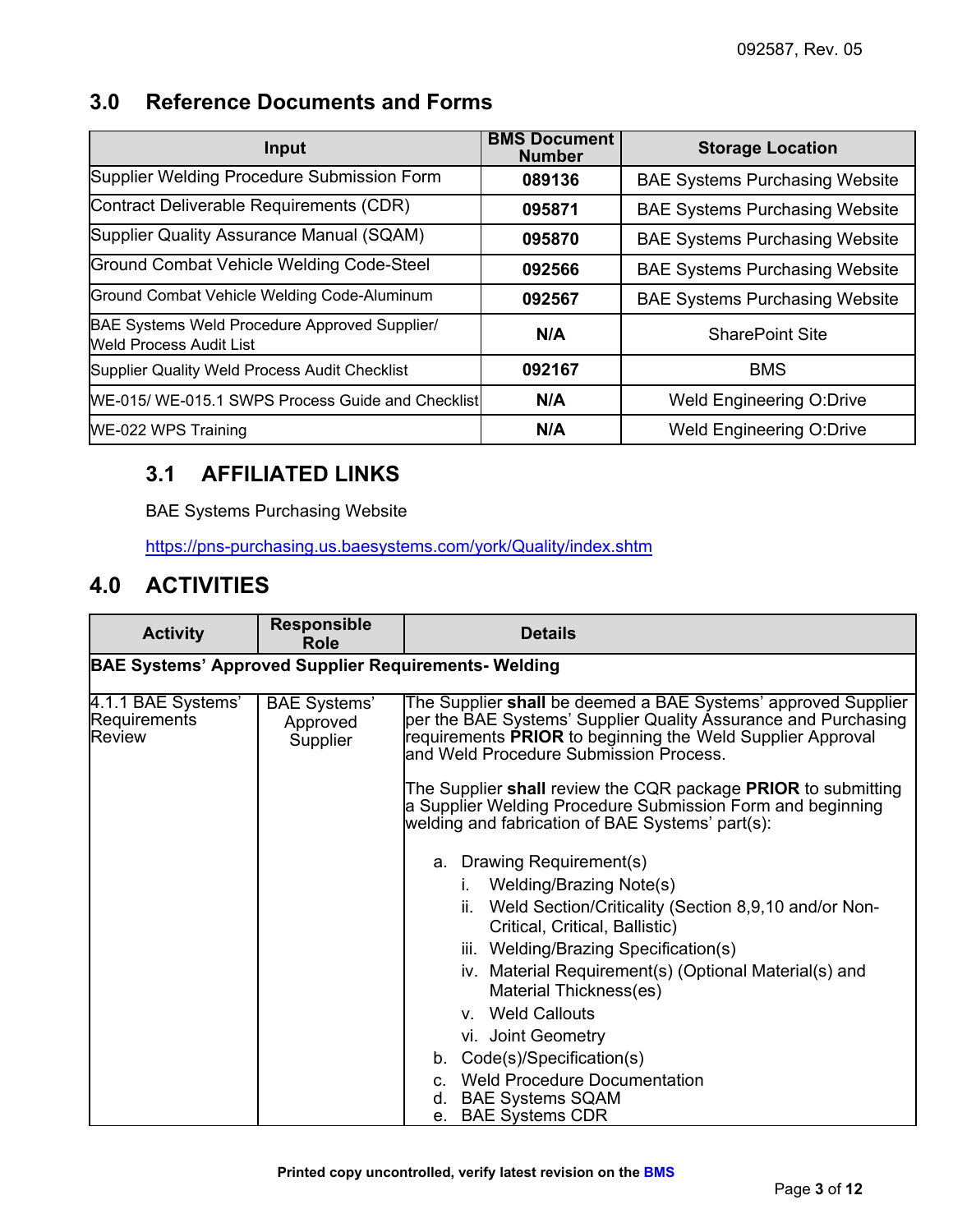|                                                                          |                                             | f. BAE Systems Purchase Order                                                                                                                                                                                                                                                                                                          |
|--------------------------------------------------------------------------|---------------------------------------------|----------------------------------------------------------------------------------------------------------------------------------------------------------------------------------------------------------------------------------------------------------------------------------------------------------------------------------------|
|                                                                          |                                             | The Supplier shall review and satisfy ALL criteria listed in the<br>current CDR007, Welding- Combat Vehicles, PRIOR to the start<br>of welding and fabrication of BAE Systems' part(s).                                                                                                                                                |
| 4.2 Supplier Options For Weld Procedure Selection                        |                                             |                                                                                                                                                                                                                                                                                                                                        |
| 4.2.1 Weld Procedure<br><b>Submission Options</b>                        | <b>BAE Systems'</b><br>Approved<br>Supplier | Approved BAE Systems' Suppliers shall select <b>ONE</b> of the<br>following options to satisfy the CDR007 Purchase Order/ CQR<br>requirement, for certain circumstances, a combination of both<br>options may be utilized:                                                                                                             |
|                                                                          |                                             | Option 1: Utilize a Supplier qualified and/or provided Weld<br>Procedure(s)                                                                                                                                                                                                                                                            |
|                                                                          |                                             | a. Reference Section 4.3.3 for submittal requirements for Arc<br>Welding, Resistance Welding, and Brazing<br>b. Reference Section 4.2.5 for the use of Sub-Tier<br>Suppliers/Welding Fabricators for outsourcing                                                                                                                       |
|                                                                          |                                             | Option 2: Utilize BAE Systems' qualified Weld Procedure(s)<br>a. Reference Section 4.2.3-4.2.4 to determine Supplier<br>eligibility to utilize BAE Systems' qualified Weld Procedures                                                                                                                                                  |
|                                                                          |                                             | For all other processes, such as Brazing and/or Resistance<br>Welding, Suppliers are required to satisfy Option 1.                                                                                                                                                                                                                     |
|                                                                          |                                             | Option 2 is ONLY applicable for Arc/Fusion Welding processes.                                                                                                                                                                                                                                                                          |
| 4.2.2 Ballistic<br><b>Welding Procedure</b><br><b>Submission Options</b> | <b>BAE Systems'</b><br>Approved<br>Supplier | Approved BAE Systems' Suppliers who are required to perform<br>Ballistic Welding for BAE Systems shall select <b>ONE</b> of the<br>following options to satisfy the CDR007 Purchase Order/ CQR<br>requirement:                                                                                                                         |
|                                                                          |                                             | Option 1: Utilize a Supplier qualified Ballistic Weld Procedure(s)                                                                                                                                                                                                                                                                     |
|                                                                          |                                             | Suppliers requesting to utilizing a Ballistic Weld Procedure shall<br>also submit the following documentation for review:<br>a. Ballistic Firing Record(s)<br>b. Procedure Qualification Record(s) (PQR)<br>c. Weld Procedure Specification (WPS)<br>d. Welder/Operator Performance Qualification(s)<br>e. Weld Machine Calibration(s) |
|                                                                          |                                             | Option 2: Utilize BAE Systems' qualified Ballistic Weld<br>Procedure(s)                                                                                                                                                                                                                                                                |
|                                                                          |                                             | Reference Section 4.2.3-4.2.4 to determine Supplier eligibility to<br>utilize BAE Systems' qualified Weld Procedures.                                                                                                                                                                                                                  |
|                                                                          |                                             | Suppliers requesting to utilize a Ballistic Weld Procedure shall also<br>submit the following documentation for review:                                                                                                                                                                                                                |
|                                                                          |                                             | a. Welder/Operator Performance Qualification(s)<br>b. Weld Machine Calibration(s)                                                                                                                                                                                                                                                      |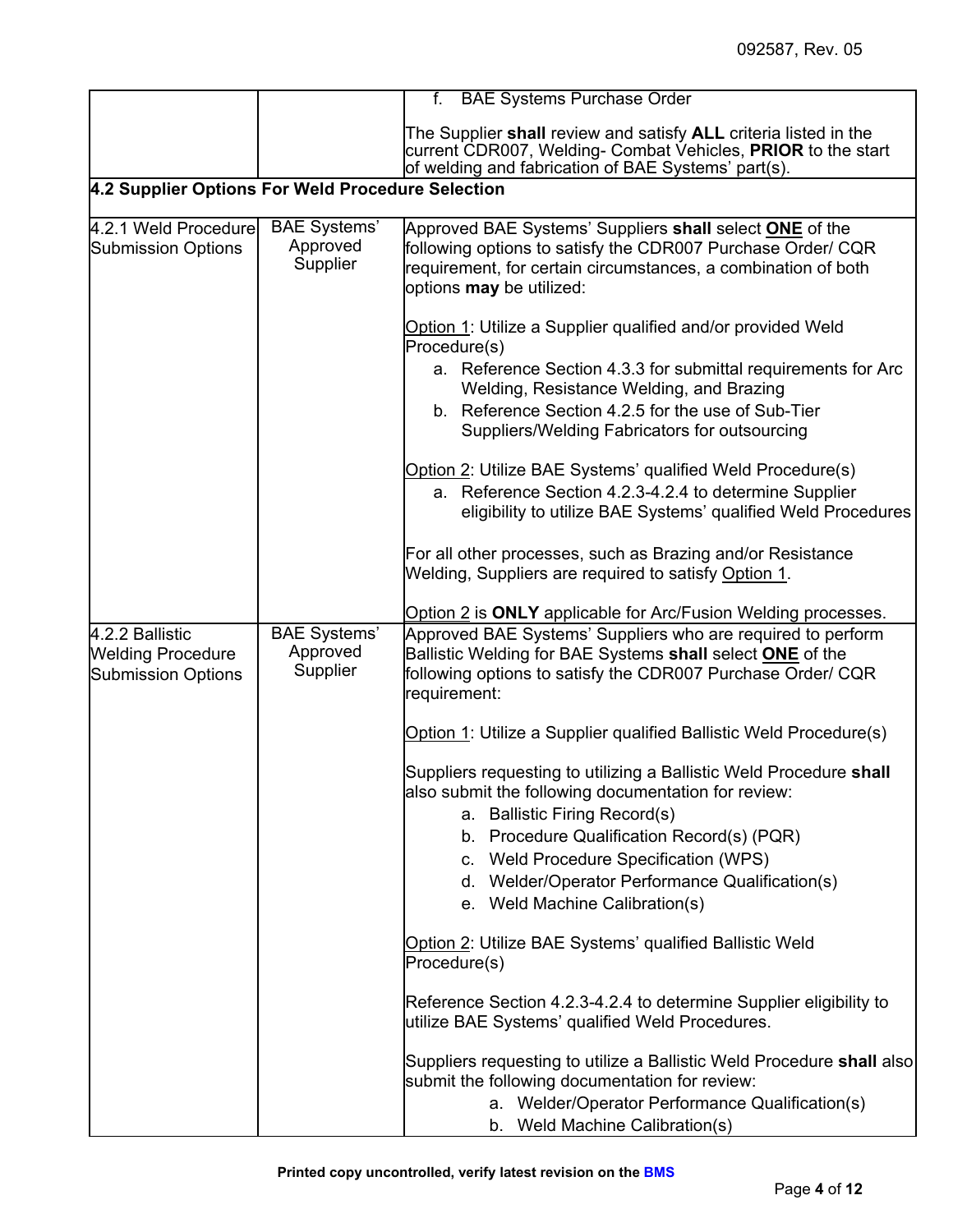|                                                                 |                                               | Additional documentation required for Option 1 and Option 2 shall<br>be attached and submitted to the CDR007 submittal form.                                                                                                                                                                                                                                                                                                                                                                                                                                                               |
|-----------------------------------------------------------------|-----------------------------------------------|--------------------------------------------------------------------------------------------------------------------------------------------------------------------------------------------------------------------------------------------------------------------------------------------------------------------------------------------------------------------------------------------------------------------------------------------------------------------------------------------------------------------------------------------------------------------------------------------|
| 4.2.3 Supplier Weld<br><b>Training Prerequisites</b>            | <b>BAE Systems'</b><br>Approved<br>Supplier   | The Supplier shall be a BAE Systems' approved Supplier, as<br>defined by the BAE Systems' Purchasing Quality Assurance<br>Department, PRIOR to attending the Supplier Weld Procedure<br>Training course provided by BAE Systems' Weld Engineering.<br>Suppliers may submit welding/brazing procedure(s) for review and<br>approval to BAE Systems' Weld Engineering, provided a BAE<br>Systems' Authorized Purchasing Quality Assurance Representative<br>has deemed the Supplier as a BAE Systems' Approved Supplier.<br>Suppliers shall contact their BAE Systems' Authorized Purchasing |
|                                                                 |                                               | Representative to determine their Supplier status.                                                                                                                                                                                                                                                                                                                                                                                                                                                                                                                                         |
| 4.2.4 BAE Systems<br>Supplier Weld<br><b>Procedure Training</b> | <b>BAE Systems'</b><br>Approved<br>Supplier   | In order for a BAE Systems' Approved Supplier to become eligible<br>to utilize BAE Systems' qualified Weld Procedure(s), a minimum of<br><b>ONE</b> representative from the Supplier's company shall attend a<br>BAE Systems' Supplier Weld Procedure Training and the company<br>representative shall submit and pass the written examinations with<br>$\,$ minimum score of 80%.                                                                                                                                                                                                         |
|                                                                 | <b>BAE Systems</b><br><b>Weld Engineering</b> | Trainings shall be scheduled during Q1 of the applicable business<br>year for the calendar year. Four trainings are required to be held<br>per year; one training per quarter. Once the dates are scheduled, a<br>Quality Notice containing applicable training information shall be<br>placed on the BAE Systems' Purchasing Website AND a BAE<br>Systems' representative shall announce the sessions during the<br>quarterly Supplier Communications held by BAE Systems' Supplier<br>Quality.                                                                                           |
|                                                                 |                                               | Suppliers are required to attend the training session(s) in its<br>entirety.                                                                                                                                                                                                                                                                                                                                                                                                                                                                                                               |
|                                                                 |                                               | Upon completion of the training course, the Supplier is allotted 5<br>business days, following the receipt of the examinations, to return<br>the completed exams back to the BAE Systems' Supplier Welding<br>Procedure Training administrator. Failure to return the exams<br>within the allotted time period will result in the Supplier's ineligibility<br>to satisfy this requirement and will be required to attend the course<br>again at a later date.                                                                                                                              |
|                                                                 |                                               | Suppliers shall not be eligible to utilize BAE Systems' Weld<br>Procedures until successful completion.                                                                                                                                                                                                                                                                                                                                                                                                                                                                                    |
|                                                                 |                                               | Once a Supplier has completed the course with satisfactory test<br>results, the Supplier shall be added to the BAE Systems Weld<br>Procedure Approved Suppliers/Audit list, for BAE Systems'<br>reference <b>ONLY</b> .                                                                                                                                                                                                                                                                                                                                                                    |
|                                                                 |                                               | In the event that the Supplier does <b>NOT</b> complete the BAE<br>Systems Weld Training and/or does not intend to utilize the BAE                                                                                                                                                                                                                                                                                                                                                                                                                                                         |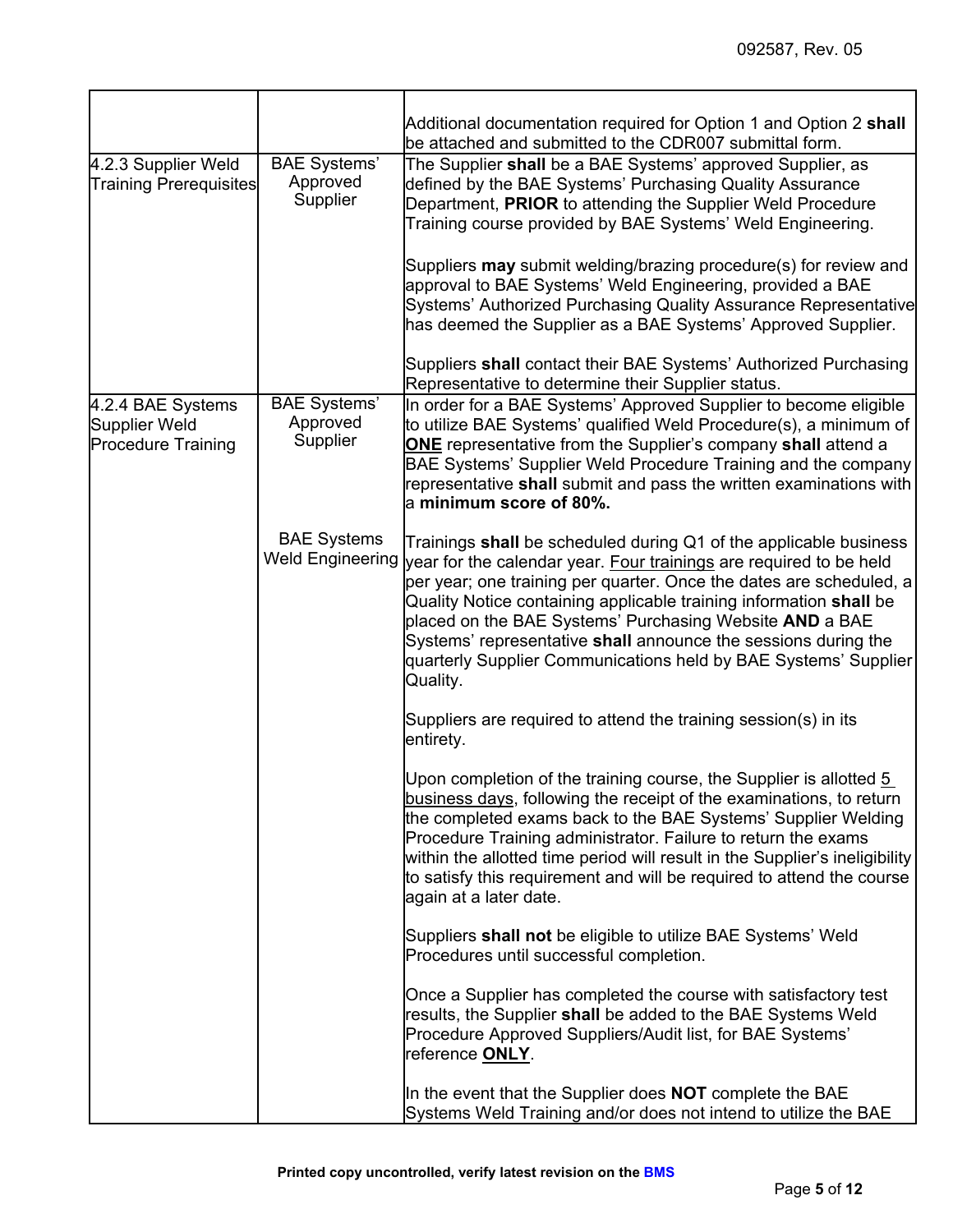|                                                            |                                             | Systems qualified Weld Procedures, the Supplier shall provide<br>their own Weld Procedure and supporting documentation for each<br>part via the Supplier Welding Procedure Submission Form to<br>satisfy the CDR007 requirement.                                                                                                                                               |
|------------------------------------------------------------|---------------------------------------------|--------------------------------------------------------------------------------------------------------------------------------------------------------------------------------------------------------------------------------------------------------------------------------------------------------------------------------------------------------------------------------|
|                                                            |                                             | Following the successful completion of the BAE Systems' Supplier<br>Weld Procedure Training, the Supplier shall undergo a Weld<br>Process Audit performed by BAE Systems' Supplier Quality Team.                                                                                                                                                                               |
|                                                            |                                             | Once the Weld Process Audit is completed AND all Supplier<br>Corrective Action Report(s) have been satisfied, the Supplier may<br>utilize BAE Systems' qualified Weld Procedures.                                                                                                                                                                                              |
| 4.2.5 Use of Sub-Tier<br>Suppliers/ Welding<br>Fabricators | <b>BAE Systems'</b><br>Approved<br>Supplier | In the event that a BAE Systems' approved Supplier outsources<br>the welding and fabrication of BAE Systems' parts to a Sub-Tier<br>and/or Welding fabricator with the intention to utilize BAE Systems'<br>qualified Weld Procedures, the Sub-Tier Supplier shall also be<br>subject to the training requirements listed in Section 4.2.4.                                    |
|                                                            |                                             | Failure to adhere to the WPS Training requirements listed above<br>shall result in the Primary Supplier AND Sub-Tier Suppliers<br>ineligibility to weld utilizing BAE Systems' qualified Weld<br>Procedures.                                                                                                                                                                   |
|                                                            |                                             | It shall be the BAE Systems' approved Supplier's responsibility to<br>submit the required documentation for CDR007 approvals to BAE<br>Systems' Weld Engineering, not the Sub-Tier/Welding Fabricator.                                                                                                                                                                         |
|                                                            |                                             | It shall be the BAE Systems' approved Supplier's responsibility to<br>ensure that their Sub-Tier/Welding Fabricator is adhering to all the<br>welding requirements listed in the applicable Weld Code and part<br>drawing(s).                                                                                                                                                  |
|                                                            |                                             | The Supplier shall also flow down all essential information to their<br>Sub-Tier/Welding Fabricator(s) to ensure compliance with BAE<br>Systems' requirements.                                                                                                                                                                                                                 |
| 4.2.6 Supplier WPS<br><b>Refresher Training</b>            | <b>BAE Systems'</b><br>Approved<br>Supplier | Suppliers are required to attend a Weld Procedure Refresher<br>Training course at a minimum of every 3 years. BAE Systems' may<br>increase the frequency of this attendance to satisfy Supplier<br>corrective actions for weld related non-conformances and CDR007<br>submittals.                                                                                              |
|                                                            |                                             | At a minimum, Suppliers requiring refresher training during the<br>specific calendar year shall be notified, via E-Mail, that they are<br>required to attend a BAE Systems' Supplier Weld Procedure<br>Training PRIOR to the end of the calendar year in order to continue<br>to utilize BAE Systems' qualified Weld Procedures for CDR007<br>submittals and part fabrication. |
|                                                            |                                             | Failure to attend a training and pass the exams by the close of the<br>calendar year will result in the Supplier's ineligibility to reference<br>and submit BAE Systems' qualified Weld Procedures. These<br>Suppliers shall be removed from the BAE Systems' Weld<br>Procedure Approved Supplier/Audit List.                                                                  |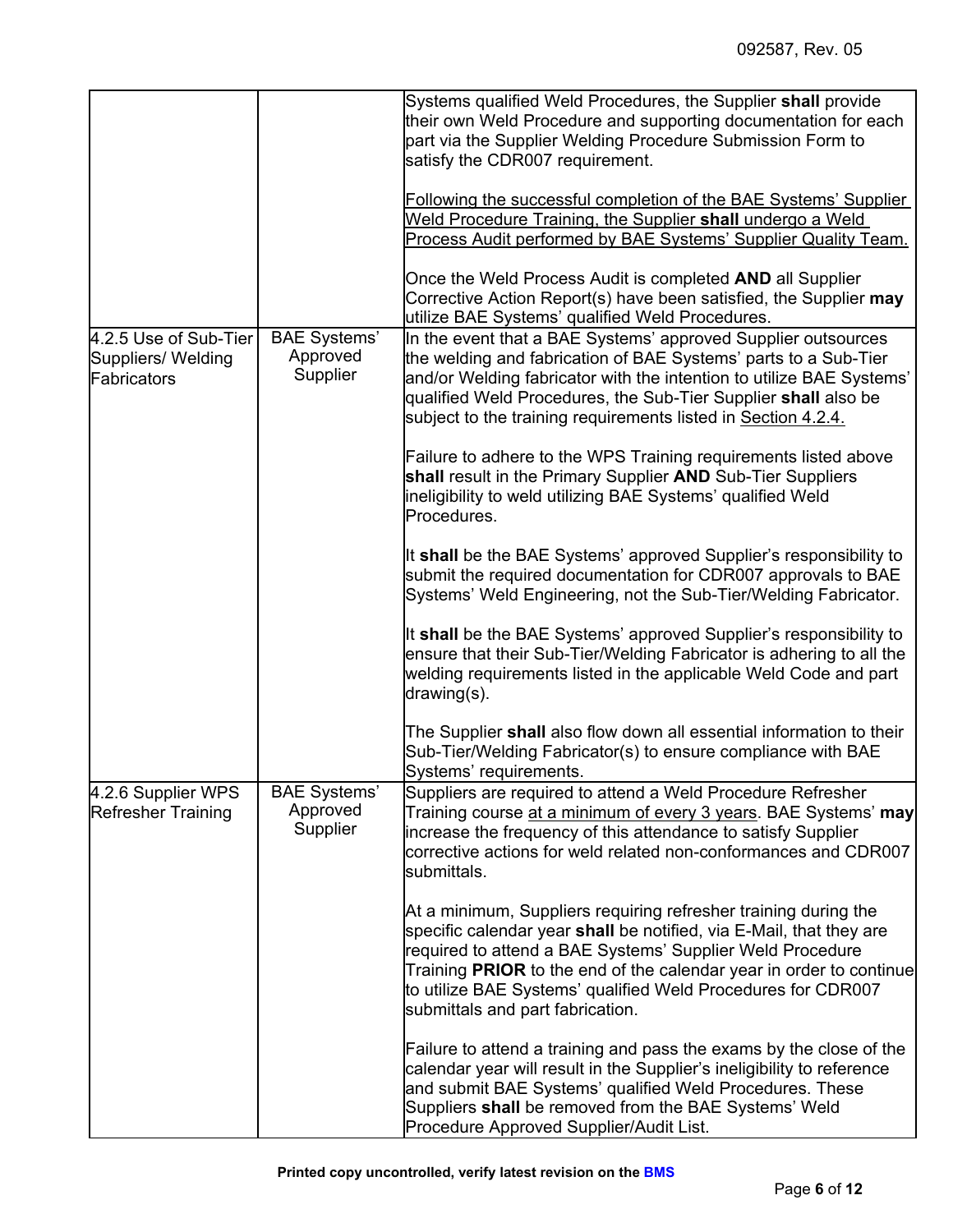| 4.2.7 Training Record<br>Traceability                                                      | <b>BAE Systems'</b><br><b>Weld Engineering</b>                    | Supplier training attendance and examination records shall be<br>retained by BAE Systems for permanent traceability.                                                                                                                                                                                                                                                                                                                                                                                                                                                                                                                                                            |  |
|--------------------------------------------------------------------------------------------|-------------------------------------------------------------------|---------------------------------------------------------------------------------------------------------------------------------------------------------------------------------------------------------------------------------------------------------------------------------------------------------------------------------------------------------------------------------------------------------------------------------------------------------------------------------------------------------------------------------------------------------------------------------------------------------------------------------------------------------------------------------|--|
| 4.2.8 Procedure<br>Qualification<br>Responsibility                                         | <b>BAE Systems'</b><br>Approved<br>Supplier                       | In the event that BAE Systems does NOT have an applicable<br>Weld/Brazing Procedure for the BAE Systems' Approved Supplier<br>to utilize, it shall be the responsibility of the Supplier to qualify<br>and/or provide an applicable Procedure Qualification Record<br>(PQR), Mechanical Test Results, and Weld Procedure<br>Specification (WPS) PRIOR to the welding and fabrication of BAE<br>Systems part(s).                                                                                                                                                                                                                                                                 |  |
|                                                                                            |                                                                   | All procedures shall be submitted via the Supplier Welding<br>Procedure Submission (089136) and reviewed AND approved by<br>BAE Systems' Weld Engineering PRIOR to use.                                                                                                                                                                                                                                                                                                                                                                                                                                                                                                         |  |
| 4.2.9 Distribution of<br><b>BAE Systems'</b><br>Technical<br>Documentation                 | <b>BAE Systems'</b><br>Authorized<br>Purchasing<br>Representative | Due to the technical nature of the BAE Systems' Weld Procedure<br>Books, all technical documentation shall be distributed to<br>authorized Suppliers via SFTS and/or other secure platforms.                                                                                                                                                                                                                                                                                                                                                                                                                                                                                    |  |
|                                                                                            |                                                                   | 4.3 Supplier Welding Procedure Submission Approval Process                                                                                                                                                                                                                                                                                                                                                                                                                                                                                                                                                                                                                      |  |
| 4.3.1 Supplier<br><b>Welding Procedure</b><br><b>Submission Form</b><br>Submittal          | <b>BAE Systems'</b><br>Approved<br>Supplier                       | The Supplier shall submit the completed Supplier Welding<br>Procedure Submission Form (089136) to the following E-Mail<br>address for processing:                                                                                                                                                                                                                                                                                                                                                                                                                                                                                                                               |  |
|                                                                                            |                                                                   | SWPS.payk@baesystems.com<br>Upon receipt of the Supplier Welding Procedure Submission Form,<br>BAE Systems shall review AND provide a disposition to the<br>Supplier within five (5) business days.                                                                                                                                                                                                                                                                                                                                                                                                                                                                             |  |
| 4.3.2 Initial Supplier<br><b>Welding Procedure</b><br><b>Submission Form</b><br>Processing | <b>BAE Systems'</b><br><b>Weld Engineering</b>                    | The BAE Systems' processor shall reference WE-015/WE-015.1<br>as a guideline to process Supplier Welding Procedure Submission<br>Forms.                                                                                                                                                                                                                                                                                                                                                                                                                                                                                                                                         |  |
| 4.3.3 Supplier<br><b>Welding Procedure</b><br><b>Submission Form</b><br><b>Review</b>      | <b>BAE Systems'</b><br><b>Weld Engineering</b>                    | Failure to provide the required elements of the Supplier Welding<br>Procedure Submission Form, as defined in the Checklist on Form<br>089136, and/or utilizing an incorrect revision of the form shall be<br>subject to immediate rejection and returned to the Supplier without<br>further review.<br>BAE Systems' Weld Engineering shall review the following, but not<br>limited to, elements listed below:<br>a. Drawing Requirement(s)<br>1. Weld/Braze Classification<br>Welding/Brazing Specification(s)<br>2.<br>3. Material Requirement(s) (Optional Material(s) and<br>Material Thickness(es)<br>4. Weld Callouts<br>5. Joint Geometry<br>b. Code(s)/Specification(s) |  |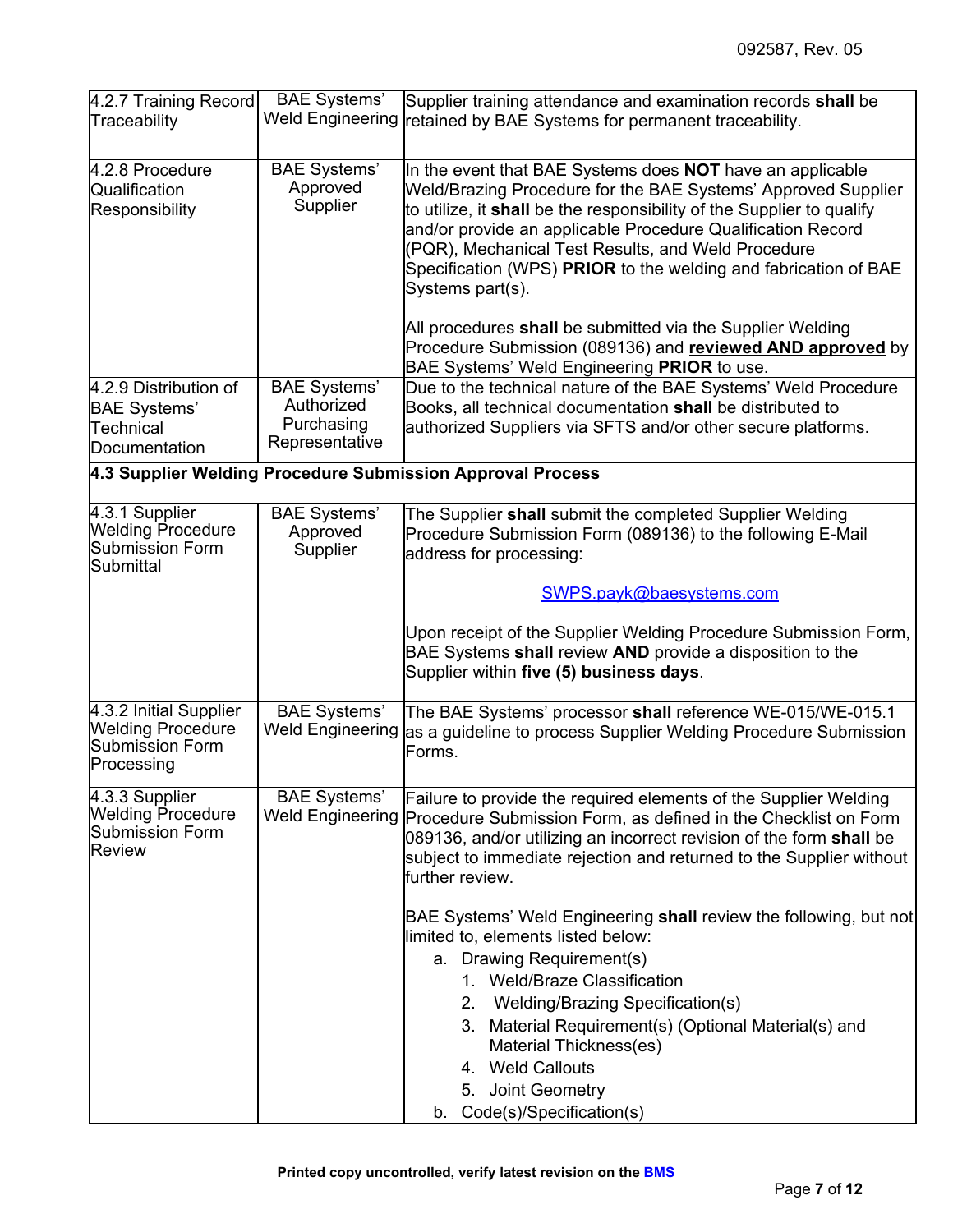| c. WPS/BPS Listed                                                                                                                                                                                                                                                                                                                                             |
|---------------------------------------------------------------------------------------------------------------------------------------------------------------------------------------------------------------------------------------------------------------------------------------------------------------------------------------------------------------|
| d. BAE Systems' Weld Procedure Approved Supplier/Audit<br>List                                                                                                                                                                                                                                                                                                |
| A Supplier's approval status shall be verified in the event the<br>Supplier utilizes BAE Systems qualified Weld Procedure(s).                                                                                                                                                                                                                                 |
| The Weld Procedure(s) requested via the submitted form shall<br>satisfy the above requirements and any additional applicable weld<br>requirements.                                                                                                                                                                                                            |
| For Suppliers utilizing BAE Systems' qualified Weld Procedures,<br>reference Section 4.3.4. For Suppliers submitting their own<br>procedure(s), continue within the section below:                                                                                                                                                                            |
| <b>Arc/Fusion Welding</b><br>In the event the Supplier provides their own Weld Procedure and/or<br>is not approved to utilize BAE Systems' qualified Weld<br>Procedure(s), the BAE Systems' Weld Engineer shall review<br>following documents, in addition to the requirements listed above:<br>a. PQR(s)<br>b. PQR Mechanical Testing Results<br>c. $WPS(s)$ |
| The Supplier shall submit the Weld Procedure and supporting<br>documentation to BAE Systems' Weld Engineering AND gain<br>approval PRIOR to the fabrication and welding of parts.                                                                                                                                                                             |
| <b>Braze Welding</b><br>Suppliers shall submit the following supporting documents for<br>Braze/Braze Welding Procedures:<br>a. BPQR(s)<br>b. BPQR Mechanical Testing Results<br>c. $BPS(s)$                                                                                                                                                                   |
| The Supplier shall complete the following applicable requirements<br>for Braze Welding:                                                                                                                                                                                                                                                                       |
| a. Develop a Brazing Procedure by completing a Brazing<br>Procedure Qualification Test as required per ANSI/AWS<br>B2.2/B2.2M Specification for Brazing Procedure and<br>Performance Qualification and/or applicable Brazing<br>Code.                                                                                                                         |
| b. The Supplier may use the BAE Systems Brazing<br>Procedure Form located in the attachments of the<br>Supplier Welding Procedure Submission Form<br>(089136), as supplemental information, in addition to<br>the other supporting documents mentioned above.                                                                                                 |
| Documents shall specify all essential variables as listed<br>C.<br>per the applicable code/specification                                                                                                                                                                                                                                                      |
| d. The Brazing Procedure and supporting documents<br>shall be documented and attached to the Supplier<br>Welding Procedure Submission Form (089136) for<br>submittal.                                                                                                                                                                                         |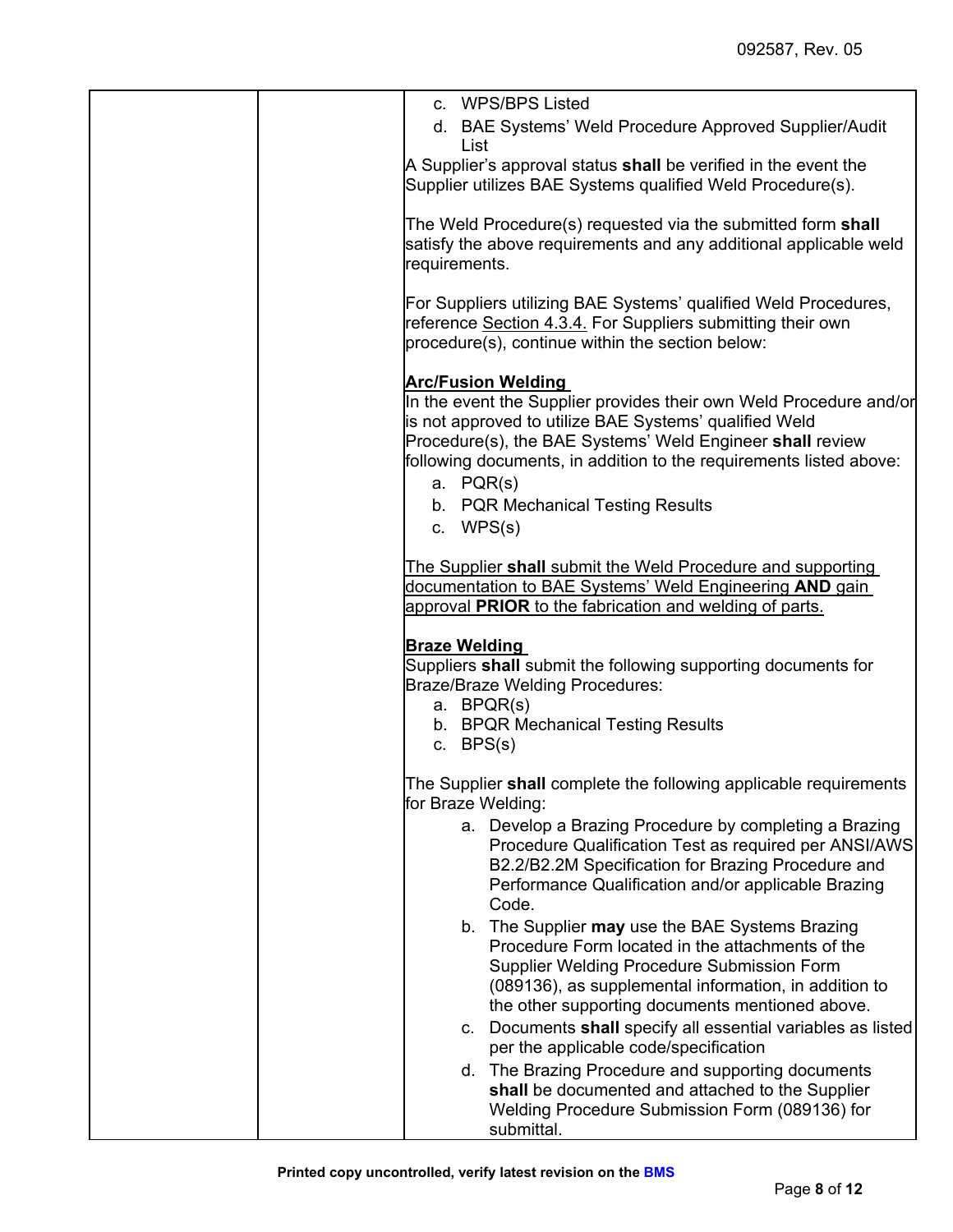|                          | e. The Supplier shall submit the Brazing Procedure to<br><b>BAE Systems' Weld Engineering AND gain approval</b>                                                                                                                                                                                                                                                                                        |
|--------------------------|--------------------------------------------------------------------------------------------------------------------------------------------------------------------------------------------------------------------------------------------------------------------------------------------------------------------------------------------------------------------------------------------------------|
|                          | <b>PRIOR</b> to the fabrication and brazing of parts.<br>The use of alternate methods of assembly, as permitted by the                                                                                                                                                                                                                                                                                 |
|                          | specified code, such as fusion tack welding, shall be qualified and<br>approved in accordance with the BPS.                                                                                                                                                                                                                                                                                            |
| a. PQR(s)<br>c. $WPS(s)$ | <b>Resistance/Spot Welding</b><br>Suppliers shall submit the following supporting documents for<br><b>Resistance Welding Procedures:</b><br>b. Mechanical Testing Results                                                                                                                                                                                                                              |
|                          | The Supplier shall complete the following applicable requirements<br>for Resistance Welding:                                                                                                                                                                                                                                                                                                           |
|                          | a. Develop a Resistance Welding Procedure by<br>completing a Resistance Procedure Qualification Test<br>as required per the applicable Resistance Welding<br>Code.                                                                                                                                                                                                                                     |
|                          | b. The Supplier may use the BAE Systems Resistance<br>Welding Procedure Form located in the attachments of<br>the Supplier Welding Procedure Submission Form<br>(089136) as supplemental information, in addition to the<br>other supporting documents mentioned above.                                                                                                                                |
|                          | c. Documents shall specify all essential variables as listed<br>per the applicable code/specification.                                                                                                                                                                                                                                                                                                 |
|                          | d. The Resistance Welding Procedure and supporting<br>documents shall be documented and attached to the<br>Supplier Welding Procedure Submission Form (089136)<br>for submittal.                                                                                                                                                                                                                       |
|                          | e. The Supplier shall submit the Resistance Welding<br>Procedure AND equipment certification(s) to BAE<br><b>Systems' Weld Engineering and gain approval PRIOR</b><br>to the fabrication and welding of parts.                                                                                                                                                                                         |
|                          | In the event that any of the above requirements listed in this<br>section fail to meet the specified requirements or Weld Procedure<br>applicability, the Weld Engineer shall reject the submission.                                                                                                                                                                                                   |
|                          | In the event that the Supplier lists BAE Systems' qualified Weld<br>Procedure(s) on the Supplier Welding Procedure Submission<br>Form, the Program Weld Engineer shall verify the Supplier's<br>approval status via the BAE Systems' Weld Procedure Approved<br>Supplier/Audit List to ensure that the Supplier has completed the<br>requirements to utilize BAE Systems' qualified Weld Procedure(s). |
|                          | Regardless of the welding and/or brazing process, the Supplier<br>Welding Procedure Submission Form (089136) shall be submitted<br>with the applicable documentation, outlined above, to BAE                                                                                                                                                                                                           |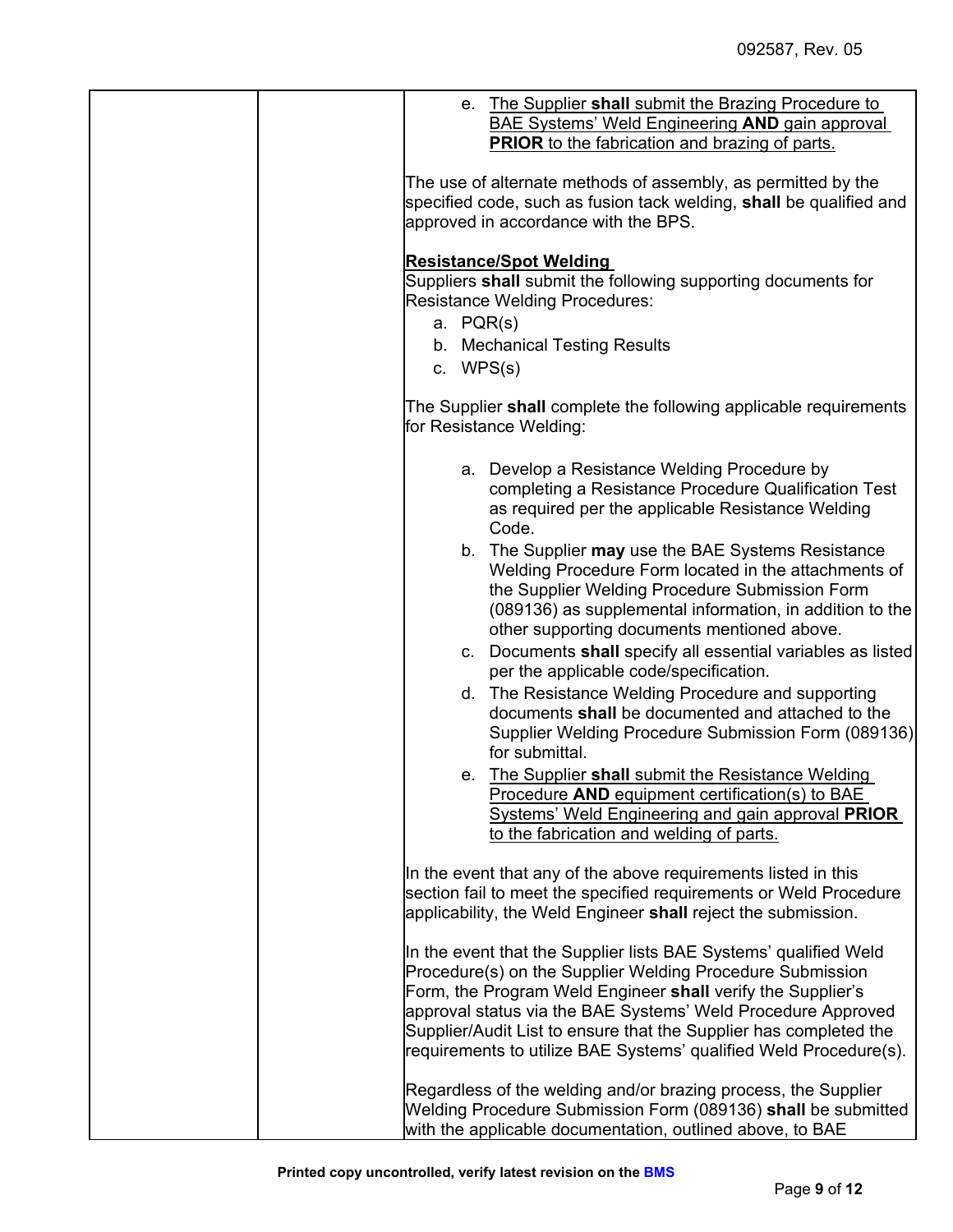|                                                                                                                                         |                                                                    | Systems' Weld Engineering for CDR007 approval. Absence of this<br>form and/or the required supporting documentation shall result in<br>the immediate rejection and return of the documents.                                                                                                                                                                                                                                                                               |  |
|-----------------------------------------------------------------------------------------------------------------------------------------|--------------------------------------------------------------------|---------------------------------------------------------------------------------------------------------------------------------------------------------------------------------------------------------------------------------------------------------------------------------------------------------------------------------------------------------------------------------------------------------------------------------------------------------------------------|--|
| 4.3.4 Supplier<br><b>Welding Procedure</b><br><b>Submission Form</b><br><b>Review-</b><br><b>BAE Systems' Weld</b><br><b>Procedures</b> | <b>BAE</b> Systems'                                                | In the event that a Supplier is authorized to utilize BAE Systems'<br>Approved Supplier qualified Weld Procedures, the Supplier is required to fill out the<br>Supplier Welding Procedure Submission Form (089136) per CDR<br>007 and list the BAE Systems' Weld Procedure(s) for the particular<br>application.                                                                                                                                                          |  |
|                                                                                                                                         |                                                                    | The Supplier shall submit the Weld Procedure to BAE Systems'<br>Weld Engineering AND gain approval PRIOR to the fabrication and<br>welding of parts.                                                                                                                                                                                                                                                                                                                      |  |
| 4.3.5 Supplier<br><b>Welding Procedure</b><br><b>Submission Form</b><br><b>Disposition</b>                                              | <b>BAE Systems'</b><br><b>Weld Engineering</b>                     | Upon approval of the Supplier Welding Procedure Submission<br>Form, the BAE Systems' Weld Engineer shall electronically sign<br>and date the form.                                                                                                                                                                                                                                                                                                                        |  |
|                                                                                                                                         |                                                                    | In the event that the form is rejected, the BAE Systems' Weld<br>Engineer shall provide applicable comments indicating the<br>reason(s) for rejection, along with signing and dating the form.                                                                                                                                                                                                                                                                            |  |
|                                                                                                                                         |                                                                    | Once the form is dispositioned, the Weld Engineer shall file the<br>completed form in the proper folder for final processing, depending<br>on the disposition of approval or rejection.                                                                                                                                                                                                                                                                                   |  |
| 4.3.6 Supplier<br><b>Welding Procedure</b><br><b>Submission Form</b><br>Approval                                                        | <b>BAE Systems'</b><br>Approved<br>Supplier                        | Upon approval and electronic receipt of the approved submittal, the<br>Supplier may begin fabrication ONLY for the part(s) and WPS(s)<br>submitted AND approved.                                                                                                                                                                                                                                                                                                          |  |
| 4.3.7 CDR007 Non-<br>Conformances                                                                                                       | <b>BAE Systems'</b><br>Supplier<br>Quality/Receiving<br>Inspection | Verification of CDR007 approval for Purchase Order Part Numbers<br>shall be performed in the event of a Source Inspection and/or upon<br>BAE Systems' receipt of Supplier provided parts.                                                                                                                                                                                                                                                                                 |  |
|                                                                                                                                         |                                                                    | A Supplier's failure to submit AND gain approval of CDR007<br><b>PRIOR</b> to welding and fabrication may result in the Supplier being<br>issued a Supplier Corrective Action Report (SCAR).                                                                                                                                                                                                                                                                              |  |
| 4.3.8 Supplier<br><b>Welding Procedure</b><br>Submission Form<br><b>Resubmittals</b>                                                    | <b>BAE Systems'</b><br>Approved<br>Supplier                        | The following changes shall drive a Supplier to resubmit a Supplier<br><b>Welding Procedure Submission Form:</b><br>1. A change in part number and/or part configuration<br>Ex.: XXXXXXXX*00 to XXXXXXXX*01<br>2. A change in material (different from the original<br>submission and/or use of an optional material listed on<br>the drawing)<br>3. A change in weld procedure or process<br>i. Ex.: Switching from GMAW to GTAW, and/or<br>adding an alternate process) |  |
|                                                                                                                                         |                                                                    | 4. A change in welding facility location                                                                                                                                                                                                                                                                                                                                                                                                                                  |  |
| 4.3.9 Record<br>Retention                                                                                                               | <b>BAE Systems</b>                                                 | Supplier Welding Procedure Submissions for CDR007 shall<br>remain indefinitely.                                                                                                                                                                                                                                                                                                                                                                                           |  |
|                                                                                                                                         |                                                                    | Approvals shall NOT expire and are valid unless one or more of<br>the changes above in Section 4.3.8 occur.                                                                                                                                                                                                                                                                                                                                                               |  |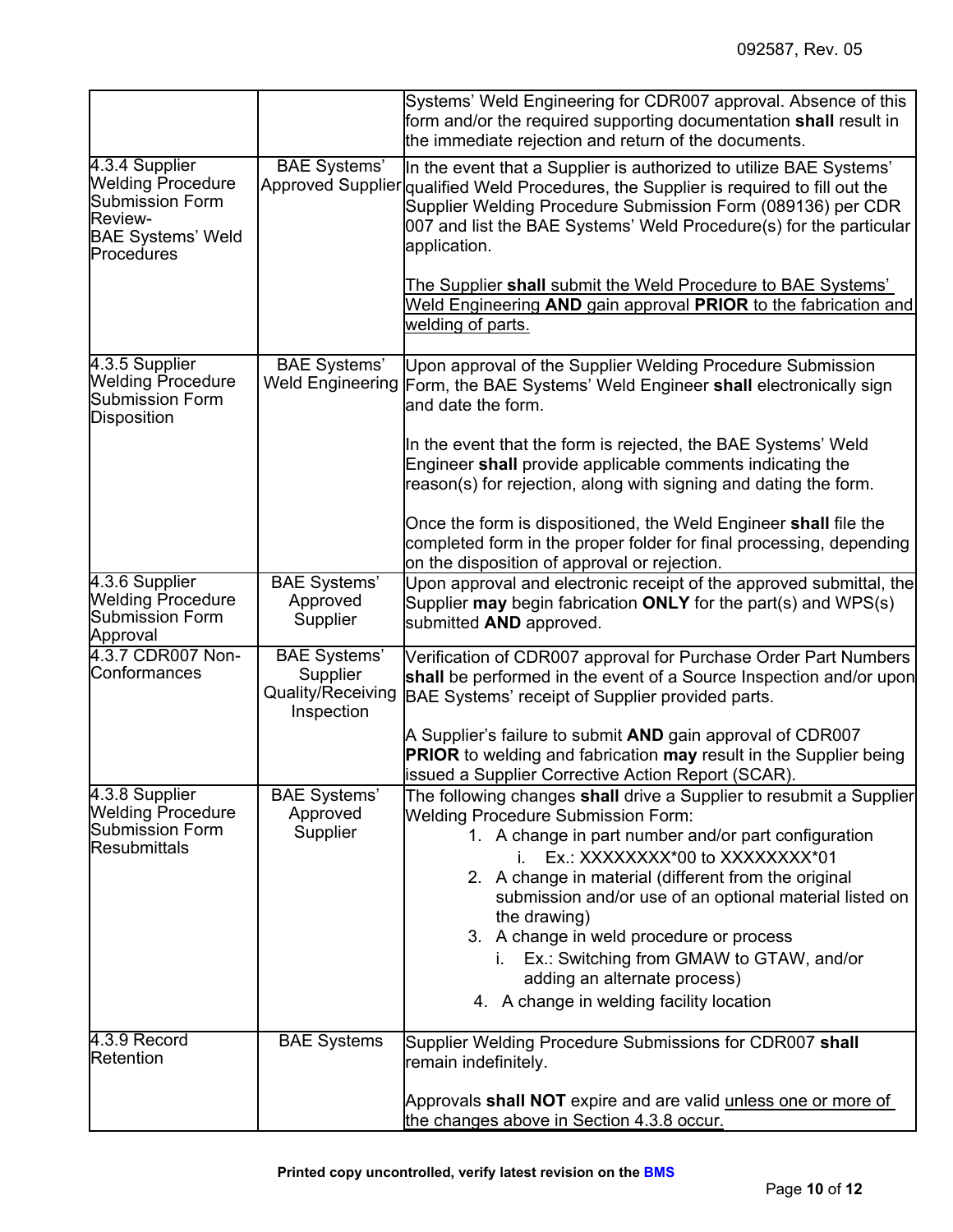# **5.0 OUTPUTS**

| Output                                                  | <b>Description</b>                                                                                                                                 |
|---------------------------------------------------------|----------------------------------------------------------------------------------------------------------------------------------------------------|
| <b>BAE Systems' Weld Procedure</b><br>Approved Supplier | A BAE Systems' Approved Supplier that has satisfied all the<br>requirements to utilize BAE Systems Qualified Weld Procedures                       |
| CDR007 Approval                                         | Welding- Combat Vehicles; approval of Weld Procedure(s) to be<br>utilized on BAE Systems' product prior to the start of welding and<br>fabrication |

Records shall be identified, controlled and managed to allow for ease of retrieval. Records shall be retained as required per BAE Systems, Inc. Policy 218, Record Management, U.S. Records Retention Schedule and/or FAR 4.7 whichever is longest.

## **6.0 DEFINITIONS**

- **Approved Supplier**  A supplier that has met the requirements of the BAE Systems Purchasing Quality Assurance Department
- **ASME** The American Society of Mechanical Engineers
- **AWS** The American Welding Society
- **BPQR** Brazing Procedure Qualification Record
- **BPS** Brazing Procedure Specification
- **CDR** Contract Deliverable Requirements
- **CQR** Contract Quality Requirements
- **NIST** National Institute of Standards and Technology
- **PO** Purchase Order
- **PQR –** Procedure Qualification Record: A document generated by qualifying a welding process to be evaluated in accordance with applicable codes, standards, and/or specifications
- **SCAR** Supplier Corrective Action Report
- **SFTS** Secure File Transfer Service
- **SME** Subject Matter Expert
- **SQAM** Supplier Quality Assurance Manual
- **WPS –** Welding Procedure Specification: A document containing a welding procedure intended for production usage, in accordance with applicable codes, standards, and/or specifications.

### **7.0 KEY PROCESSES**

- Weld Engineering
- **Supplier**

### **8.0 TAILORING**

Tailoring of this document is Not Allowed.